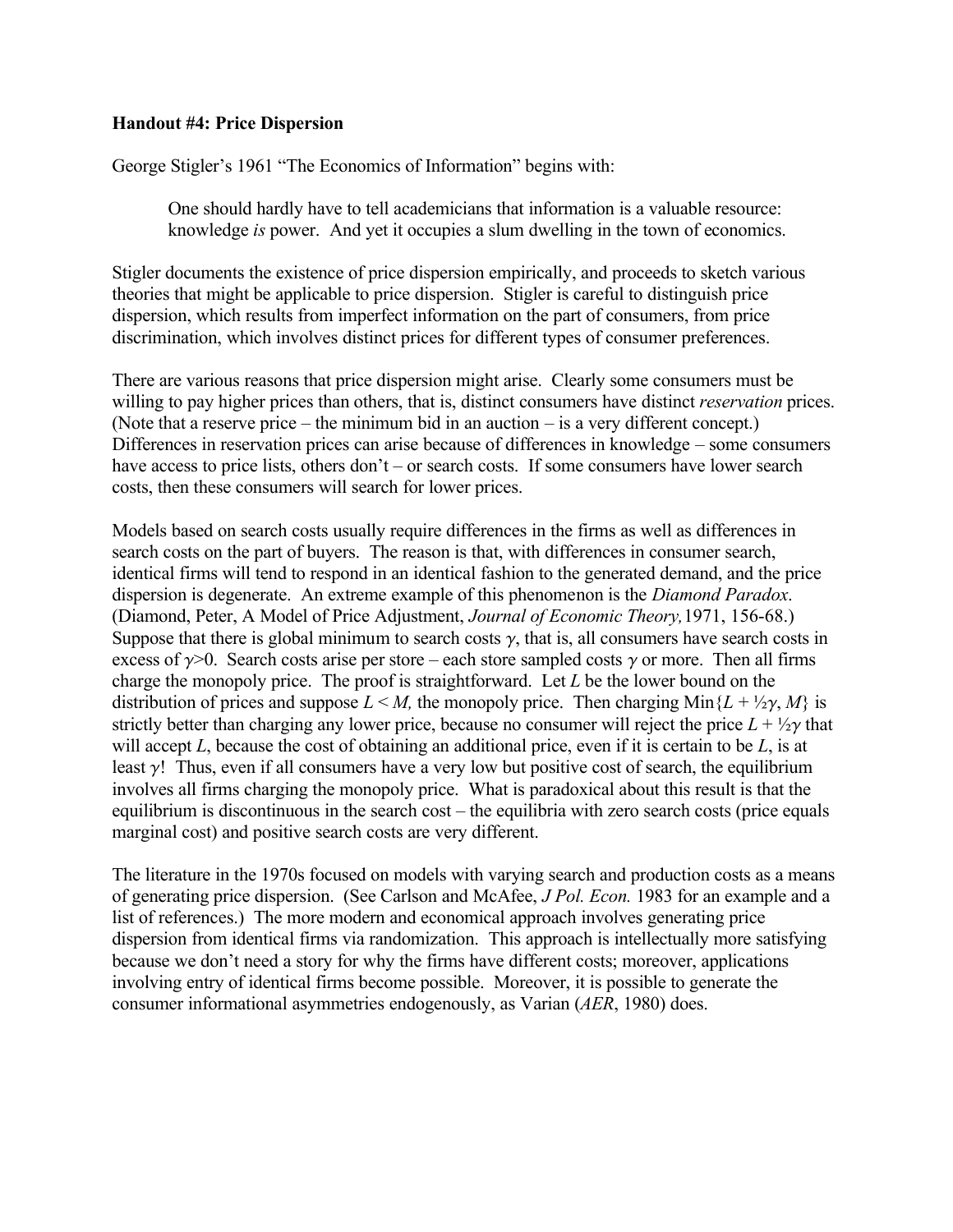## **The Butters Model**

Suppose n firms send advertisements to a proportion  $\alpha$  of the population with price offers. Each consumer chooses the price offer that is lowest. It will not be an equilibrium for each firm to send out the same price offer - it would pay to undercut it. So we will look for a mixed strategy - each firm sends out a random price offer. Let  $F(p)$  be the probability that a price offer is not more than *p*.

A firm's profits per consumer are

$$
\pi(p) = (p-c)\left[1-\alpha + \alpha(1-F(p))\right]^{n-1}
$$

since it beats another firm if the consumer doesn't receive an offer from that firm  $(1-\alpha)$  or if the offer received from that firm has a price in excess of *p*. Let *v* be the maximum the consumer will pay. Someone has to send offers of *v* - because if the maximum offer were less than that, it would pay to send out higher offers [the highest offer is only accepted if no other offer is received]. Thus

$$
\pi(p) = \pi(v) = (v-c)[1-\alpha]^{n-1}
$$

Therefore

$$
1 - \alpha F(p) = 1 - \alpha + \alpha (1 - F(p)) = (1 - \alpha) \left( \frac{v - c}{p - c} \right)^{\frac{1}{n - 1}}.
$$

or

$$
F(p) = \frac{1}{\alpha} \left[ 1 - (1 - \alpha) \left( \frac{v - c}{p - c} \right)^{\frac{1}{n-1}} \right].
$$

The lowest price,  $p_0$ , is the price such that  $F(p_0)=0$ , or  $p_0 = c + (1-\alpha)^{n-1}(v-c)$ .

The distribution of prices is Prob(offer $\leq p$ ) = 1 - [1- $\alpha + \alpha(1 - F(p))^{n-1}$ . Thus the expected price minus cost is

$$
E[p-c] = \int_{p_0}^{v} (p-c)n(1-\alpha F(p))^{n-1} \alpha f(p) dp = \int_{p_0}^{v} (p-c)n\pi\alpha f(p) dp = n\pi\alpha = n\alpha(v-c)(1-\alpha)^{n-1}.
$$

This term doesn't account for the probability that no offer is received. Thus, of the people who purchase, the expected price is the above term divided by  $1-(1-\alpha)^n$ . This corresponds to consumers who fail to purchase searching again.

To look at merger in the Butters model, we would have to consider asymmetric  $\alpha$  - a much more difficult problem. However, the Butters model produces applicable imperfect price competition in some circumstances, and also produces random prices - a model of sales.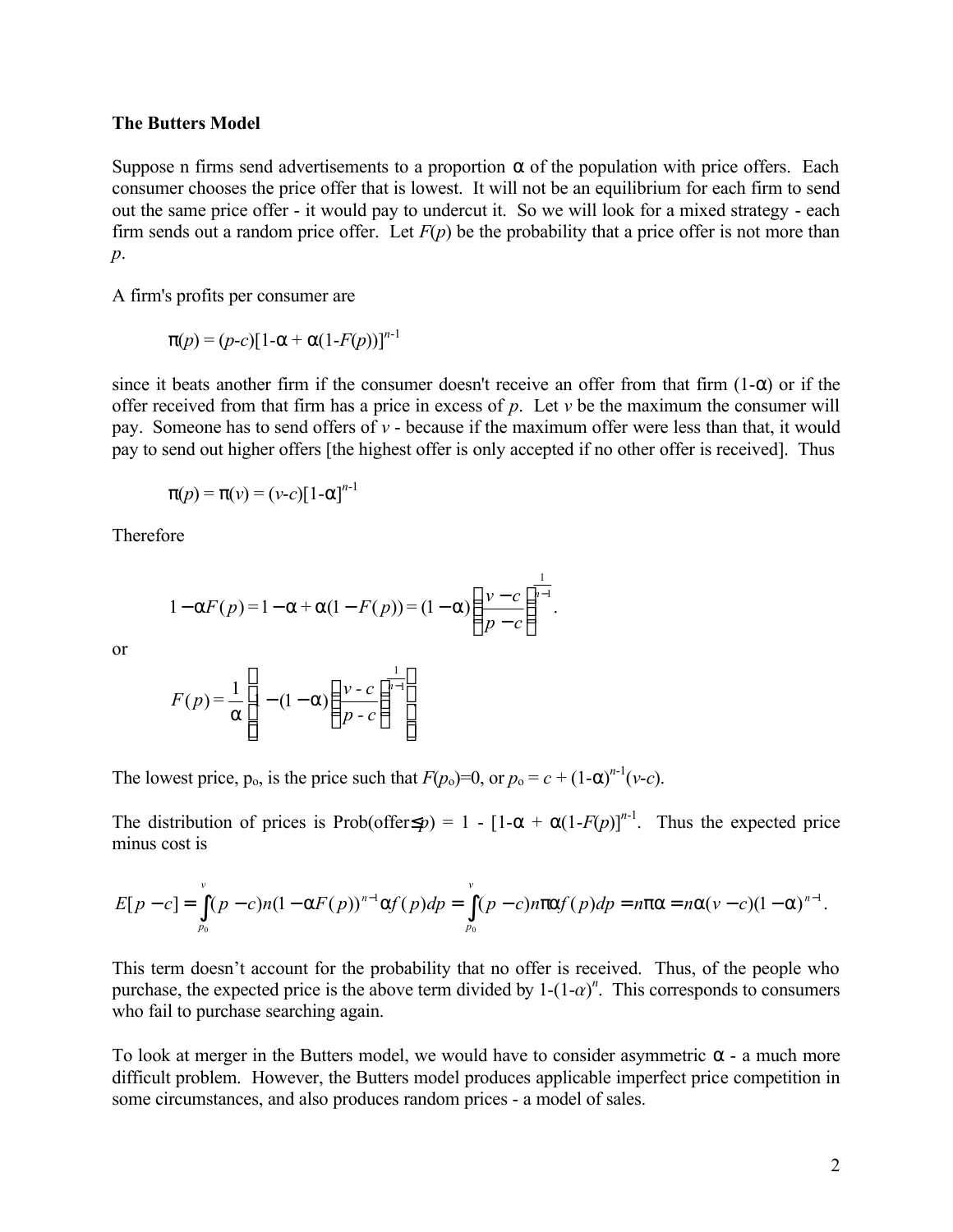

The probability distribution of offered prices for various values of  $\alpha$ , and the best price realized by consumers. *c*=0 and *n*=5.



Note that advertising in the Butters model is *informative*, telling consumers where they can get a low price. Advertising in the *burning money* or market for lemons environment serves only the purpose of telling consumers "If you believe my product to be superior as a result of this ad, then it is profitable for me to burn money, and it would not be profitable, were my product inferior, so you should believe me".